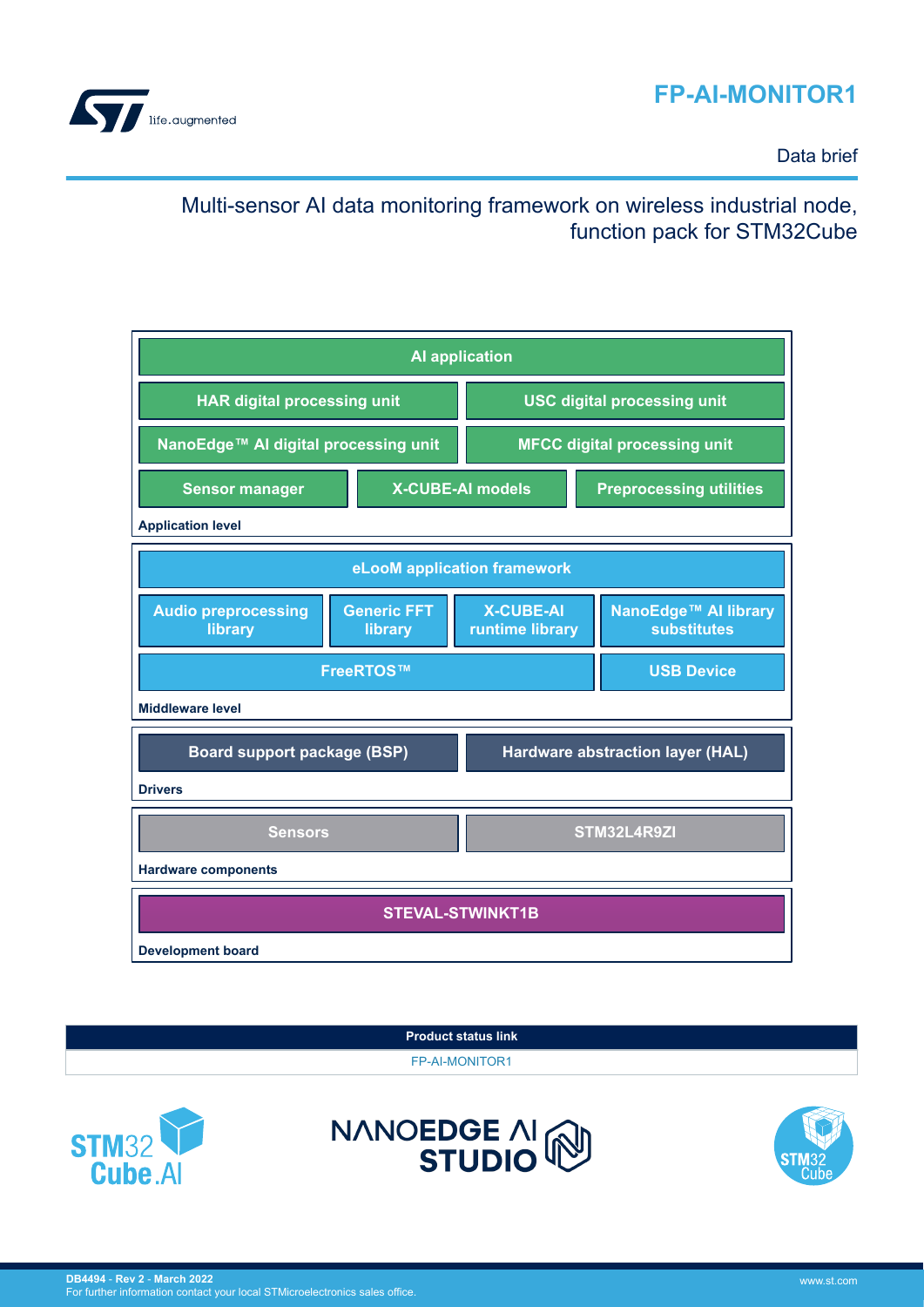## <span id="page-1-0"></span>**Features**

- Application example of human activity classification based on motion sensors
- Application example of combined anomaly detection based on vibration and anomaly classification based on ultrasound
- Complete firmware to program an STM32L4+ sensor node for an AI-based sensor monitoring application on the [STEVAL-](https://www.st.com/en/product/steval-stwinkt1b?ecmp=tt9470_gl_link_feb2019&rt=db&id=DB4494)[STWINKT1B](https://www.st.com/en/product/steval-stwinkt1b?ecmp=tt9470_gl_link_feb2019&rt=db&id=DB4494) SensorTile wireless industrial node
- Runs classical Machine Learning (ML) and Artificial Neural Network (ANN) models generated by the [X-CUBE-AI,](https://www.st.com/en/product/x-cube-ai?ecmp=tt9470_gl_link_feb2019&rt=db&id=DB4494) an STM32Cube Expansion Package
- Runs NanoEdge™ AI libraries generated by NanoEdge™ AI Studio ([NanoEdgeAIStudio](https://www.st.com/en/product/nanoedgeaistudio?ecmp=tt9470_gl_link_feb2019&rt=db&id=DB4494)) for AI-based sensing applications. Easy integration by replacing the preintegrated substitute
- Application binary of high-speed datalogger for [STEVAL-STWINKT1B](https://www.st.com/en/product/steval-stwinkt1b?ecmp=tt9470_gl_link_feb2019&rt=db&id=DB4494) data record from any combination of sensors and microphones configured up to the maximum sampling rate on a microSD™ card
- eLooM (embedded Light object-oriented fraMework) enabling efficient development of soft real-time, multitasking, eventdriven embedded applications on [STM32L4+ Series](https://www.st.com/en/microcontrollers-microprocessors/stm32l4-plus-series.html) microcontrollers
- Sensor manager eLooM component to configure any board sensors easily, and suitable for production applications
- Digital processing unit (DPU) eLooM component providing a set of processing blocks, which can be chained together, to apply mathematical transformations to the sensors data
- Configurable autonomous mode controlled by user button
- Interactive command-line interface (CLI):
	- Node and sensor configuration
	- Configuration of applications running either an [X-CUBE-AI](https://www.st.com/en/product/x-cube-ai?ecmp=tt9470_gl_link_feb2019&rt=db&id=DB4494) ML or ANN model, or a NanoEdge™ AI Studio [\(NanoEdgeAIStudio\)](https://www.st.com/en/product/nanoedgeaistudio?ecmp=tt9470_gl_link_feb2019&rt=db&id=DB4494) model with learn-and-detect capability
	- Configuration of applications running concurrently an X-CUBE-AI ANN model, and a NanoEdge™ AI Studio model with learn-and-detect capability
	- Configuration of applications running a NanoEdge™ AI Studio model with classification capability
- Easy portability across STM32 microcontrollers by means of the STM32Cube ecosystem
- Free and user-friendly license terms

## **Description**

The [FP-AI-MONITOR1](https://www.st.com/en/product/fp-ai-monitor1?ecmp=tt9470_gl_link_feb2019&rt=db&id=DB4494) function pack helps to jump-start the edge AI implementation and development for sensor-monitoringbased applications designed with X-CUBE-AI or with the NanoEdge™ AI Studio. It covers the entire design of the Machine Learning cycle from the data set acquisition to the integration on a physical node. The examples provided allow the user to create, in a matter of minutes, a proof of concept for a predictive maintenance solution with anomaly detection and classification based on both vibration and ultrasound, but also on activity recognition. These examples can be fine-tuned to fit the user's dedicated use cases by retraining the models with the user's data set.

X-CUBE-AI is an STM32Cube Expansion Package part of the STM32Cube.AI ecosystem. It extends the [STM32CubeMX](https://www.st.com/en/product/stm32cubemx?ecmp=tt9470_gl_link_feb2019&rt=db&id=DB4494) capabilities with the automatic conversion of pretrained Neural Network or Machine Learning models and the integration of the generated optimized library into the user's project. X-CUBE-AI offers also several means to validate AI models both on desktop PC and STM32, as well as to measure performance on STM32 devices without user handmade specific C code. The support vector classifier used for human activity recognition (HAR) example is generated by X-CUBE-AI. Other applications can be created using optimized ML and DNN code generated by X-CUBE-AI.

NanoEdge™ AI Studio ([NanoEdgeAIStudio](https://www.st.com/en/product/nanoedgeaistudio?ecmp=tt9470_gl_link_feb2019&rt=db&id=DB4494)) simplifies the creation of autonomous Machine Learning libraries with the possibility of running training on target and inference on the edge. For instance, condition-based monitoring applications using vibration and motion data can be created easily by recompiling the function pack with NanoEdge™ AI anomaly detection models.

[FP-AI-MONITOR1](https://www.st.com/en/product/fp-ai-monitor1?ecmp=tt9470_gl_link_feb2019&rt=db&id=DB4494) runs the learning session and the inference in real time on an [STM32L4R9ZI](https://www.st.com/en/product/STM32L4R9ZI?ecmp=tt9470_gl_link_feb2019&rt=db&id=DB4494) ultra-low-power microcontroller (Arm® Cortex®‑M4 at 120 MHz with 2 Mbytes of flash memory and 640 Kbytes of SRAM), taking physical sensor data as input. The SensorTile wireless industrial node ([STEVAL-STWINKT1B](https://www.st.com/en/product/steval-stwinkt1b?ecmp=tt9470_gl_link_feb2019&rt=db&id=DB4494)) embeds industrial-grade sensors, including very high frequency audio and ultrasound spectra detection, 6-axis IMU, 3-axis accelerometer, and vibrometer to record any inertial and vibrational data with high accuracy at high frequencies.

[FP-AI-MONITOR1](https://www.st.com/en/product/fp-ai-monitor1?ecmp=tt9470_gl_link_feb2019&rt=db&id=DB4494) implements a wired interactive CLI to configure the node, and manage the learn and detect phases. For simple operation in the field, a standalone battery-operated mode allows basic controls through the user button, without using the console.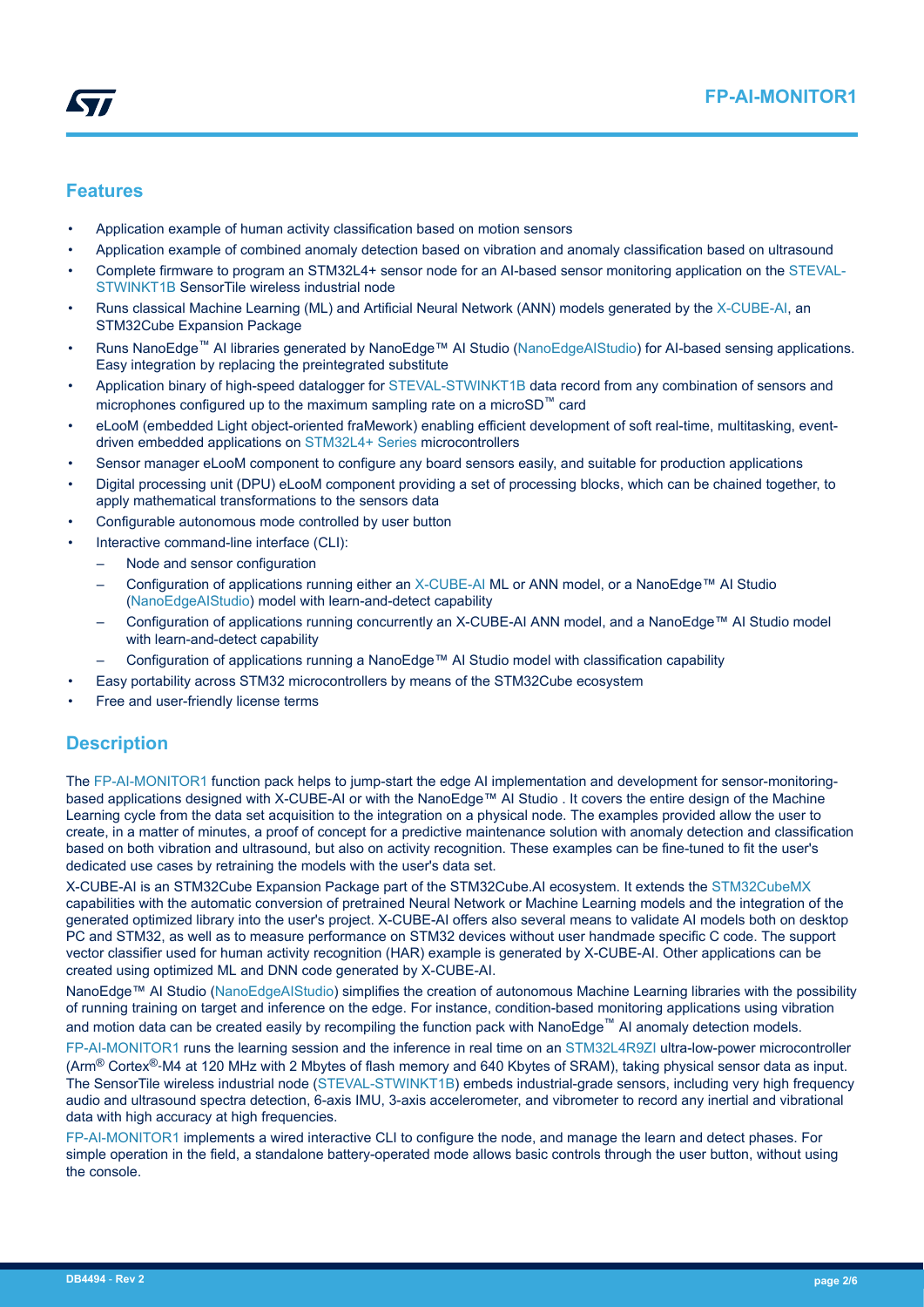# **1 General information**

## **1.1 Ordering information**

<span id="page-2-0"></span>W

[FP-AI-MONITOR1](https://www.st.com/en/product/fp-ai-monitor1?ecmp=tt9470_gl_link_feb2019&rt=db&id=DB4494) is available to download from the *[www.st.com](https://www.st.com)* website as described in Table 1. Retrieve more information on [STM32CubeMX](https://www.st.com/en/product/stm32cubemx?ecmp=tt9470_gl_link_feb2019&rt=db&id=DB4494) and [X-CUBE-AI](https://www.st.com/en/product/x-cube-ai?ecmp=tt9470_gl_link_feb2019&rt=db&id=DB4494) on *[www.st.com](https://www.st.com)*.

#### **Table 1. FP-AI-MONITOR1 ordering information**

| Order code     | <b>Target board</b> | Target STM32 | <b>Detailed information</b>                  |
|----------------|---------------------|--------------|----------------------------------------------|
| FP-AI-MONITOR1 | STEVAL-STWINKT1B    | STM32L4R9ZL  | Getting started (wiki)<br>User manual (wiki) |

## **1.2 What is STM32Cube?**

[STM32Cube](https://www.st.com/stm32cube) is an STMicroelectronics original initiative to improve designer productivity significantly by reducing development effort, time, and cost. STM32Cube covers the whole STM32 portfolio. STM32Cube includes:

- A set of user-friendly software development tools to cover project development from conception to realization, among which are:
	- [STM32CubeMX,](https://www.st.com/en/product/stm32cubemx?ecmp=tt9470_gl_link_feb2019&rt=db&id=DB4494) a graphical software configuration tool that allows the automatic generation of C initialization code using graphical wizards
	- [STM32CubeIDE](https://www.st.com/en/product/stm32cubeide?ecmp=tt9470_gl_link_feb2019&rt=db&id=DB4494), an all-in-one development tool with peripheral configuration, code generation, code compilation, and debug features
	- STM32CubeProgrammer ([STM32CubeProg](https://www.st.com/en/product/stm32cubeprog?ecmp=tt9470_gl_link_feb2019&rt=db&id=DB4494)), a programming tool available in graphical and commandline versions
	- STM32CubeMonitor ([STM32CubeMonitor](https://www.st.com/en/product/stm32cubemonitor?ecmp=tt9470_gl_link_feb2019&rt=db&id=DB4494), [STM32CubeMonPwr,](https://www.st.com/en/product/stm32cubemonpwr?ecmp=tt9470_gl_link_feb2019&rt=db&id=DB4494) [STM32CubeMonRF,](https://www.st.com/en/product/stm32cubemonrf?ecmp=tt9470_gl_link_feb2019&rt=db&id=DB4494) [STM32CubeMonUCPD](https://www.st.com/en/product/stm32cubemonucpd?ecmp=tt9470_gl_link_feb2019&rt=db&id=DB4494)) powerful monitoring tools to fine-tune the behavior and performance of STM32 applications in real time
- [STM32Cube MCU and MPU Packages](https://www.st.com/en/embedded-software/stm32cube-mcu-mpu-packages.html), comprehensive embedded-software platforms specific to each microcontroller and microprocessor series (such as STM32CubeL4 for the STM32L4+ Series), which include:
	- STM32Cube hardware abstraction layer (HAL), ensuring maximized portability across the STM32 portfolio
	- STM32Cube low-layer APIs, ensuring the best performance and footprints with a high degree of user control over hardware
	- A consistent set of middleware components such as RTOS, USB Host and Device, FAT file system, touch library, and graphics
	- All embedded software utilities with full sets of peripheral and applicative examples
- [STM32Cube Expansion Packages,](https://www.st.com/en/embedded-software/stm32cube-expansion-packages.html) which contain embedded software components that complement the functionalities of the STM32Cube MCU and MPU Packages with:
	- Middleware extensions and applicative layers
	- Examples running on some specific STMicroelectronics development boards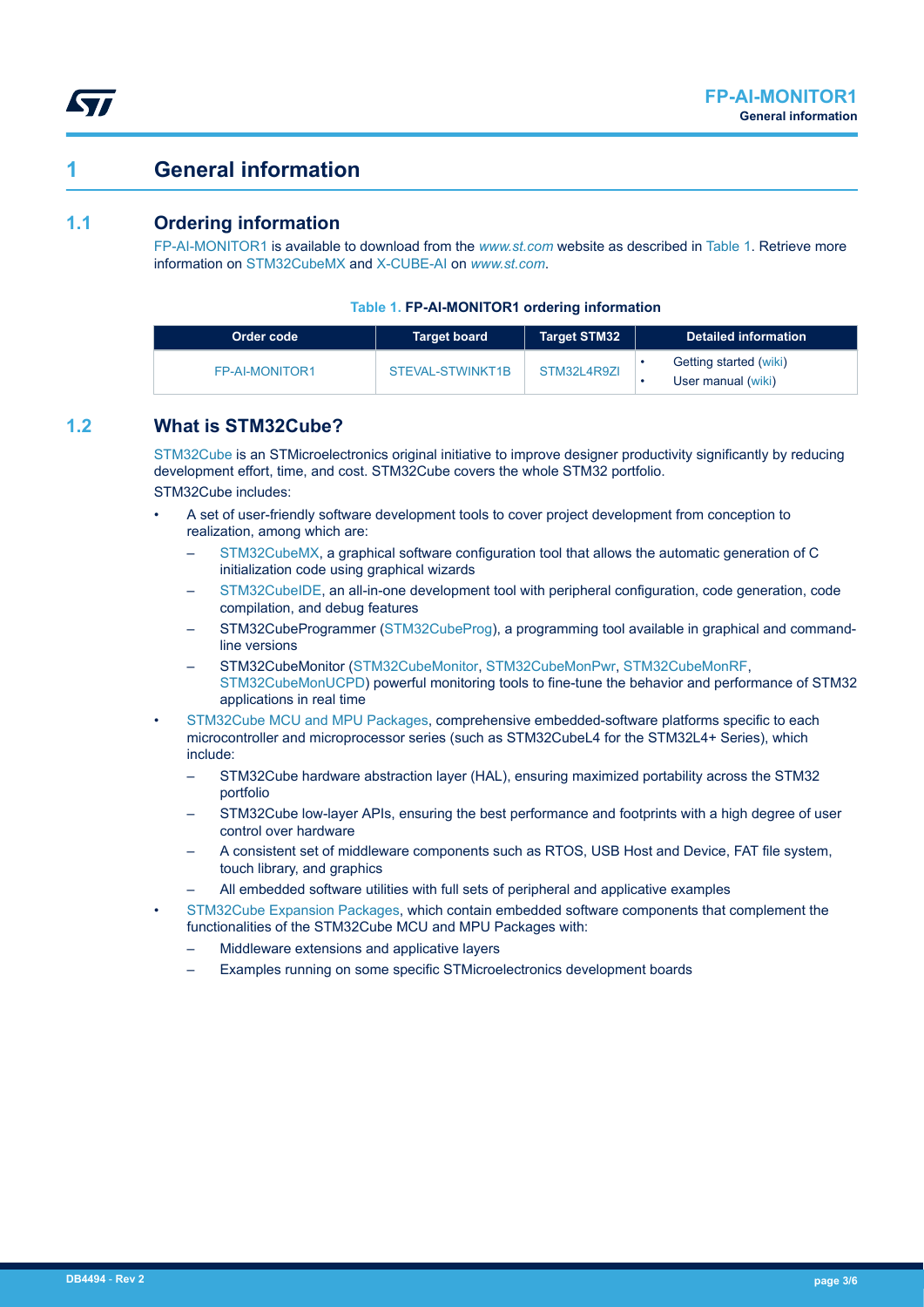<span id="page-3-0"></span>

# **2 License**

[FP-AI-MONITOR1](https://www.st.com/en/product/fp-ai-monitor1?ecmp=tt9470_gl_link_feb2019&rt=db&id=DB4494) is delivered under the *Mix Ultimate Liberty+OSS+3rd-party V1* software license agreement [\(SLA0048](https://www.st.com/sla0048)).

The software components provided in this package come with different license schemes as shown in Table 2.

| <b>Software component</b>                      | <b>Copyright</b>                   | License             |
|------------------------------------------------|------------------------------------|---------------------|
| Arm <sup>®</sup> Cortex <sup>®</sup> -M CMSIS  | <b>Arm Limited</b>                 | Apache License 2.0  |
| FreeRTOS™                                      | Amazon.com, Inc. or its affiliates | The MIT License     |
| STM32L4xx HAL Driver                           | <b>STMicroelectronics</b>          | <b>BSD-3-Clause</b> |
| Board support package (BSP)                    | <b>STMicroelectronics</b>          | <b>BSD-3-Clause</b> |
| STM32L4xx CMSIS                                | Arm Limited - STMicroelectronics   | Apache License 2.0  |
| eLooM application framework                    | <b>STMicroelectronics</b>          | Proprietary         |
| Python <sup>™</sup> scripts                    | <b>STMicroelectronics</b>          | <b>BSD-3-Clause</b> |
| <b>Dataset</b>                                 | <b>STMicroelectronics</b>          | Proprietary         |
| Application                                    | <b>STMicroelectronics</b>          | Proprietary         |
| Sensor manager                                 | <b>STMicroelectronics</b>          | Proprietary         |
| Audio preprocessing library                    | <b>STMicroelectronics</b>          | Proprietary         |
| Generic FFT library                            | <b>STMicroelectronics</b>          | Proprietary         |
| X-CUBE-AI runtime library                      | <b>STMicroelectronics</b>          | Proprietary         |
| X-CUBE-AI models                               | <b>STMicroelectronics</b>          | Proprietary         |
| NanoEdge <sup>™</sup> Al libraries substitutes | <b>STMicroelectronics</b>          | Proprietary         |
| Signal processing library                      | <b>STMicroelectronics</b>          | Proprietary         |
| Digital processing units                       | <b>STMicroelectronics</b>          | Proprietary         |
| Trace analyzer recorder                        | Percepio AB                        | Percepio $(1)$      |

#### **Table 2. Software component license agreements**

*1. Refer to PERCEPIO terms of use.*

*Note: Arm is a registered trademark of Arm Limited (or its subsidiaries) in the US and/or elsewhere.*

# arm

### **PERCEPIO terms of use**

#### *Terms of Use*

*This file is part of the trace recorder library (RECORDER), which is the intellectual property of Percepio AB (PERCEPIO) and provided under a license as follows.*

*The RECORDER may be used free of charge for the purpose of recording data intended for analysis in PERCEPIO products. It may not be used or modified for other purposes without explicit permission from PERCEPIO.*

*You may distribute the RECORDER in its original source code form, assuming this text (terms of use, disclaimer, copyright notice) is unchanged. You are allowed to distribute the RECORDER with minor modifications intended for configuration or porting of the RECORDER, e.g., to allow using it on a specific processor, processor family or with a specific communication interface. Any such modifications should be documented directly below this comment block.*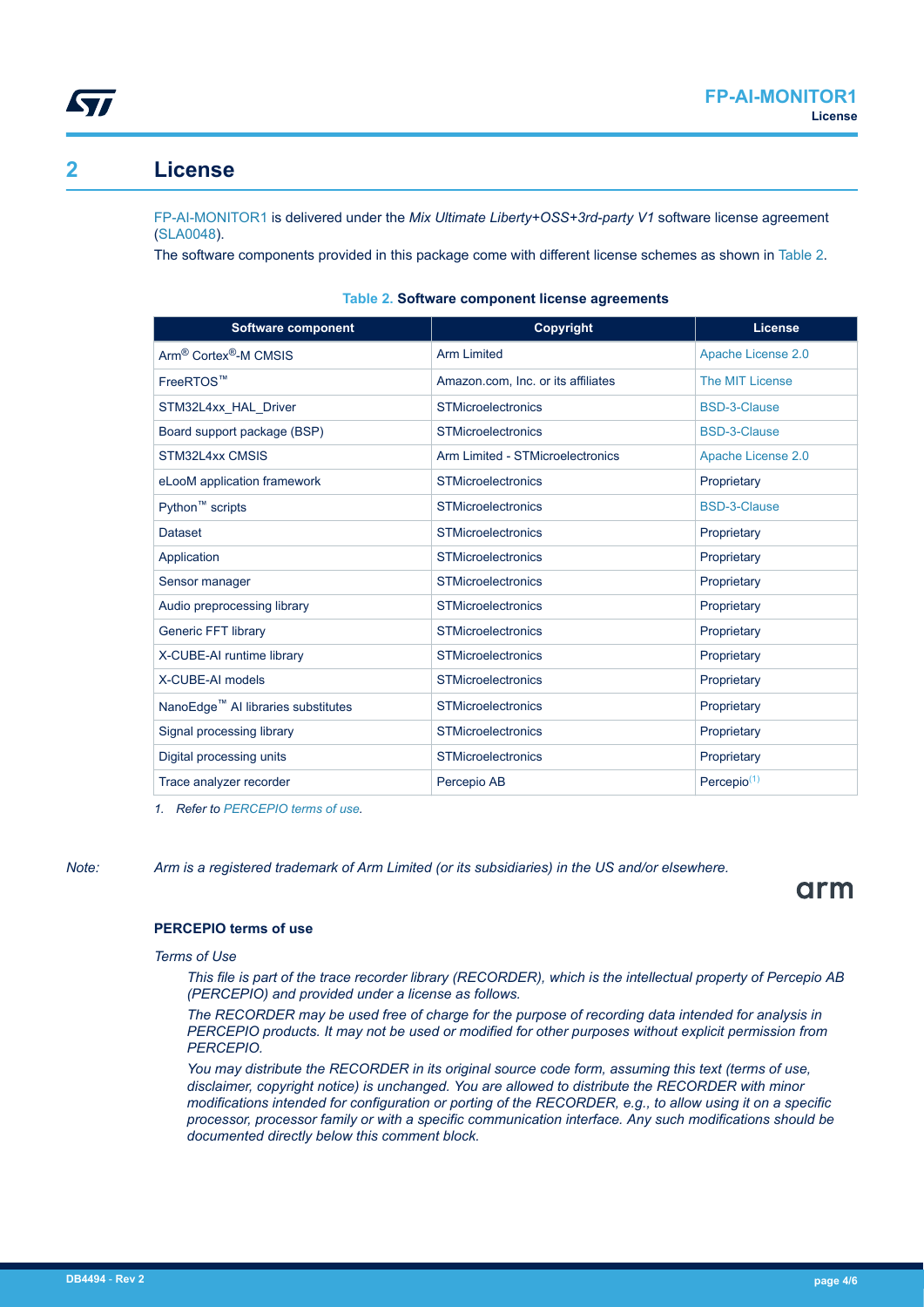# **Revision history**

## **Table 3. Document revision history**

| <b>Date</b> | <b>Revision</b> | <b>Changes</b>                                                                                                                                                                                 |  |
|-------------|-----------------|------------------------------------------------------------------------------------------------------------------------------------------------------------------------------------------------|--|
| 17-Sep-2021 |                 | Initial release.                                                                                                                                                                               |  |
| 25-Mar-2022 | 2               | Updated for the V2.0.0 release of the function pack:<br>Updated the cover picture<br>Updated Features, Description, and License<br>Updated the links to the wiki pages in Ordering information |  |